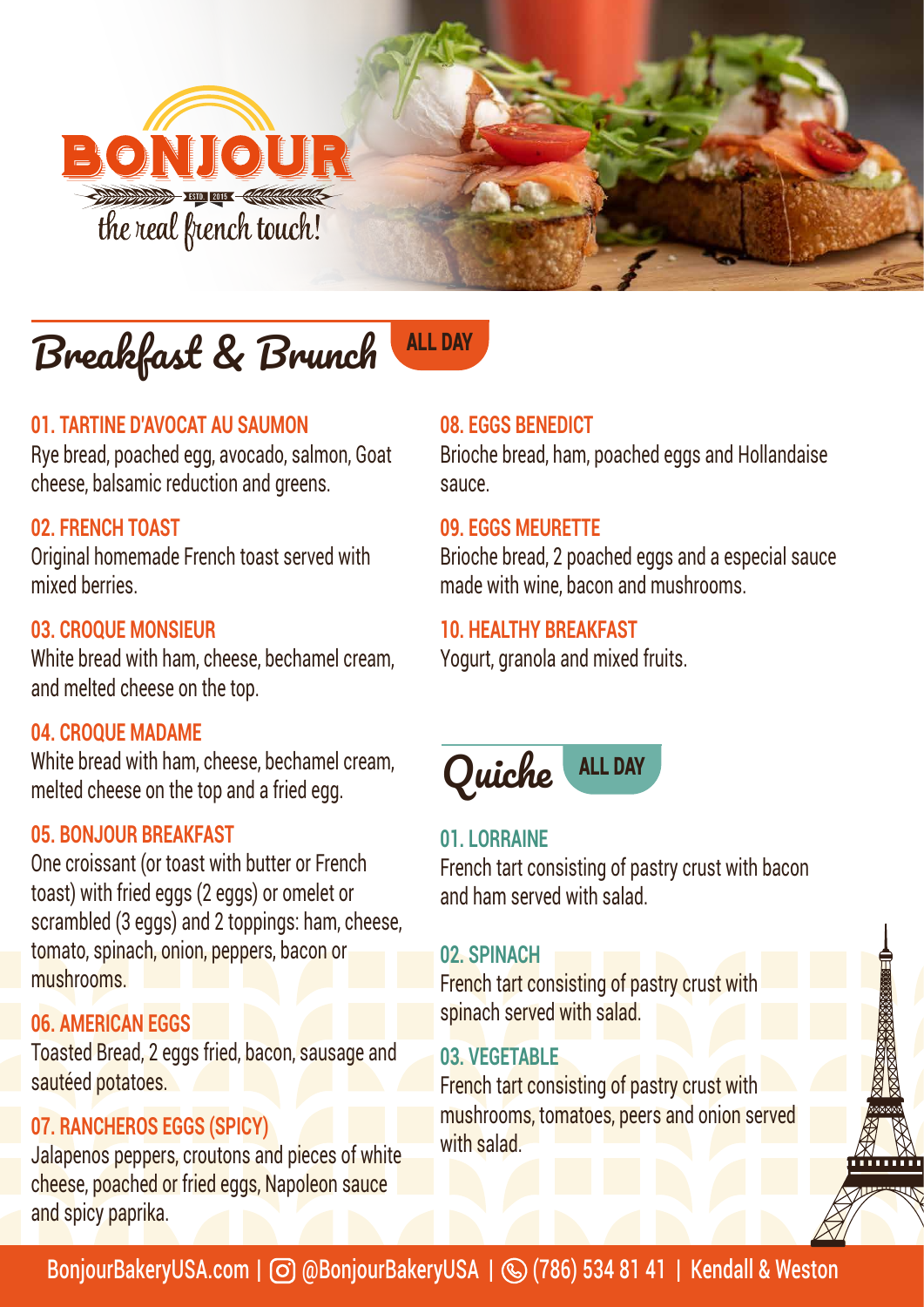

## Sandwiches ALL DAY

#### **01. MEDITERRANEO**

Serrano ham, Manchego cheese, greens and special sauce made with mayo, echalot, mustard and apple.

#### **02. SALMON**

Smoked salmon, caper, echalot, fresh Ricotta cheese and dill.

#### **03. CHICKEN**

Grilled chicken breast, tomatoes, red onion, arugula, and special sauce made with mayo, pesto, Dijon mustard and garlic.

#### **04. PROVENCE**

Prosciutto ham, salami, smoked ham, Swiss cheese, pesto, confit tomatoes and greens.

#### **05. PROSCIUTTO**

Prosciutto ham, confit tomatoes, greens, pesto, Provolone Cheese, basil leaf, olive oil and balsamic.

#### **06. CAPRESE**

Fresh Mozzarella cheese, fresh and dry tomatoes, pesto sauce, balsamic and olive oil.



**01. ONION** Onion soup (French style)

**02. TOMATO OR PUMPKIN** (upon availability)

**03. LOBSTER BISQUE** Creamy French soup made with real fresh lobster.

#### **07. ROAST BEEF**

Roast Beef, red onions, tomatoes, greens, Swiss cheese, and sauce.

#### **08. HEALTHY**

Roast turkey breast, smoked cheddar, cranberry marmalade, Old Style Mustard and greens.

#### **09. COMBO (SANDWICH + SOUP)**

Half Sandwich (Prosciutto, Provence, Healthy, Roast Beef or Ham an Cheese) and Small Soup of the day.

#### **10. HAM AND CHEESE**

Smoked ham and cheese slices.



#### **01. CAPRESE**

Fresh tomatoes, Mozzarella, basil sauce (made with pine kernel) with virgin oil and balsamic vinegar.

#### **02. COBB**

Mixed lettuce, Blue cheese, bacon, grilled chichen, tomatoes, boiled egg and avocado.

#### **03. GREEK**

Fresh tomatoes, mixed lettuce, Feta cheese, Kalamata olives, mixed sweet peppers and balsamic vinegar.

#### **04. CAESAR**

Romaine lettuce, croutons, bacon, Parmesan and Caesar dressing.

#### **05. CHICKEN CAESAR**

Romaine lettuce, chicken, croutons, bacon, Parmesan and Caesar dressing.

BonjourBakeryUSA.com | © @BonjourBakeryUSA |  $\textcircled{}$  (786) 534 81 41 | Kendall & Weston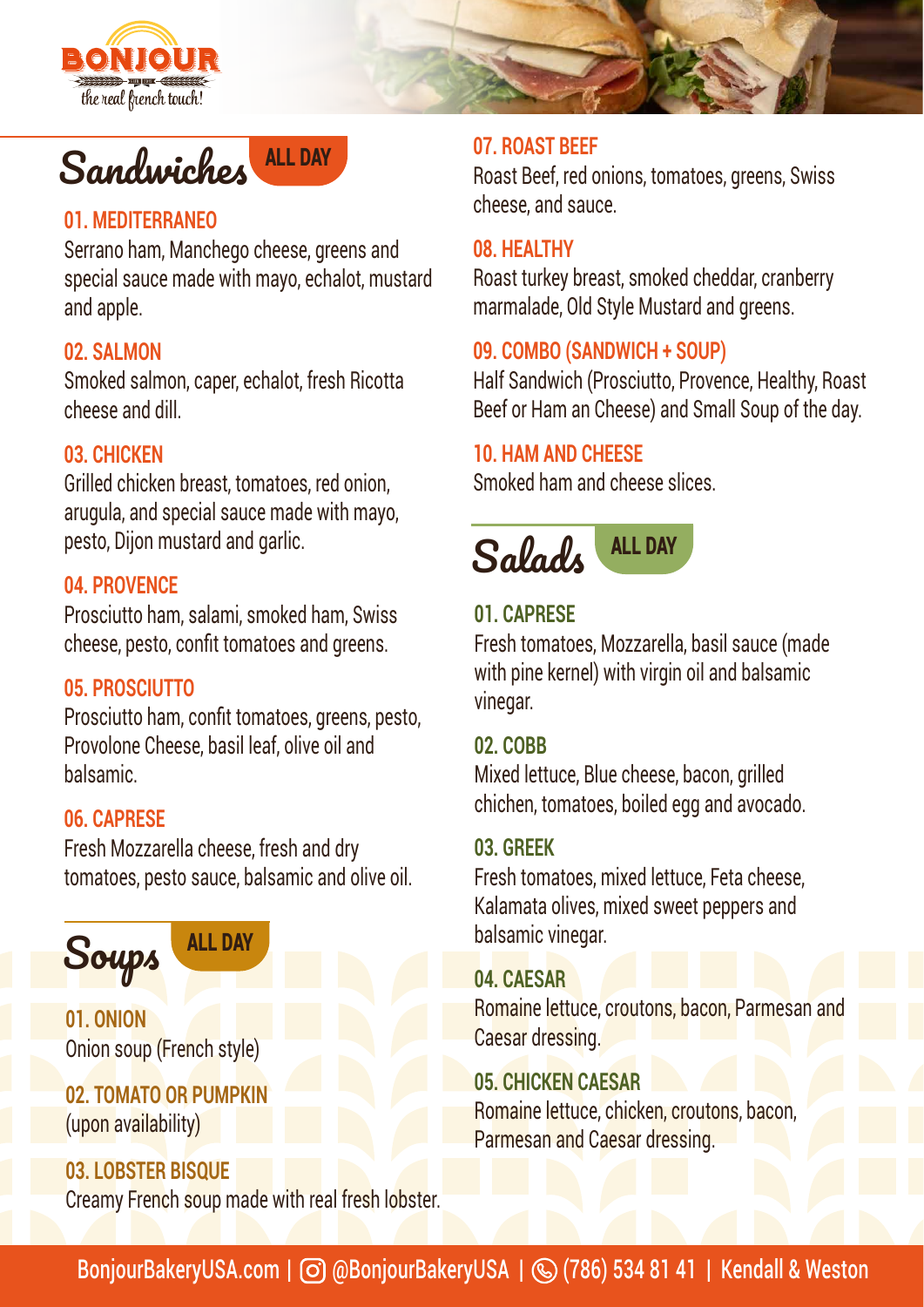

# French Specialities ALL DAY

## Crepes (salty)

#### **01. COMPLETE FLORENTINE**

Spinach, ham, mushroom, egg and gratine French cheese.

#### **02. CHAROLAIS**

Tenderloin in Stroganoff sauce, paprika, mushrooms and cream.

**03. FLOURAS** Ragout of chicken, mushrooms and cream.

#### **04. CORN AND CHICKEN**

White sauce and corn, chicken, mushrooms and melted cheese on top.

# French Specialities

**01. FILET MIGNO** Filet Mignon (10 oz) with mushrooms or cheese sauce.

**02. LAMB SHANK** Lamb shank with rosemary honey sauce.

**03. BEEF BOURGUIGNON**  Stewed Bourguignon with fresh pasta.

**04. LAMB STEW** Stewed Lamb with vegetables and rice.



## Vol au vent

#### **01. TENDERLOIN**

Puff pastry basket with tenderloin in stroganoff sauce served with salad.

#### **02. CHICKEN**

Puff pastry basket with chicken ragout served with salad.

# Lunch and Dinner

#### **01. GRILLED SALMON (8 OZ)**

Served with 2 choices: French fries, house salad, white rice, salted potatoes, vegetables or 1 choice: Carbonara spaghetti.

#### **02. GRILLED MEAT (SIRLOIN PICANHA) (8 OZ)**

Served with 2 choices: French fries, house salad, white rice, salted potatoes, vegetables or 1 choice: Carbonara spaghetti.

#### **03. GRILLED CHICKEN BREAST**

Served with 2 choices: French fries, house salad white rice, salted potatoes, vegetables or 1 choice: Carbonara spaghetti.

#### **04. MEAT LASAGNA BONJOUR STYLE** Only bread as a side.

**05. SEA FISH FILLET IN WHITE SAUCE** Fish fillet in white sauce with mushrooms and shrimps (white rice a side).

**06. SEA FISH FILLET IN MEUNIERE SAUCE** Fish fillet in Meuniere sauce (white rice a side).

Delivery or pick up - Catering & special orders - (786) 534.81.41



### SKIP THE LINE, ORDER ONLINE